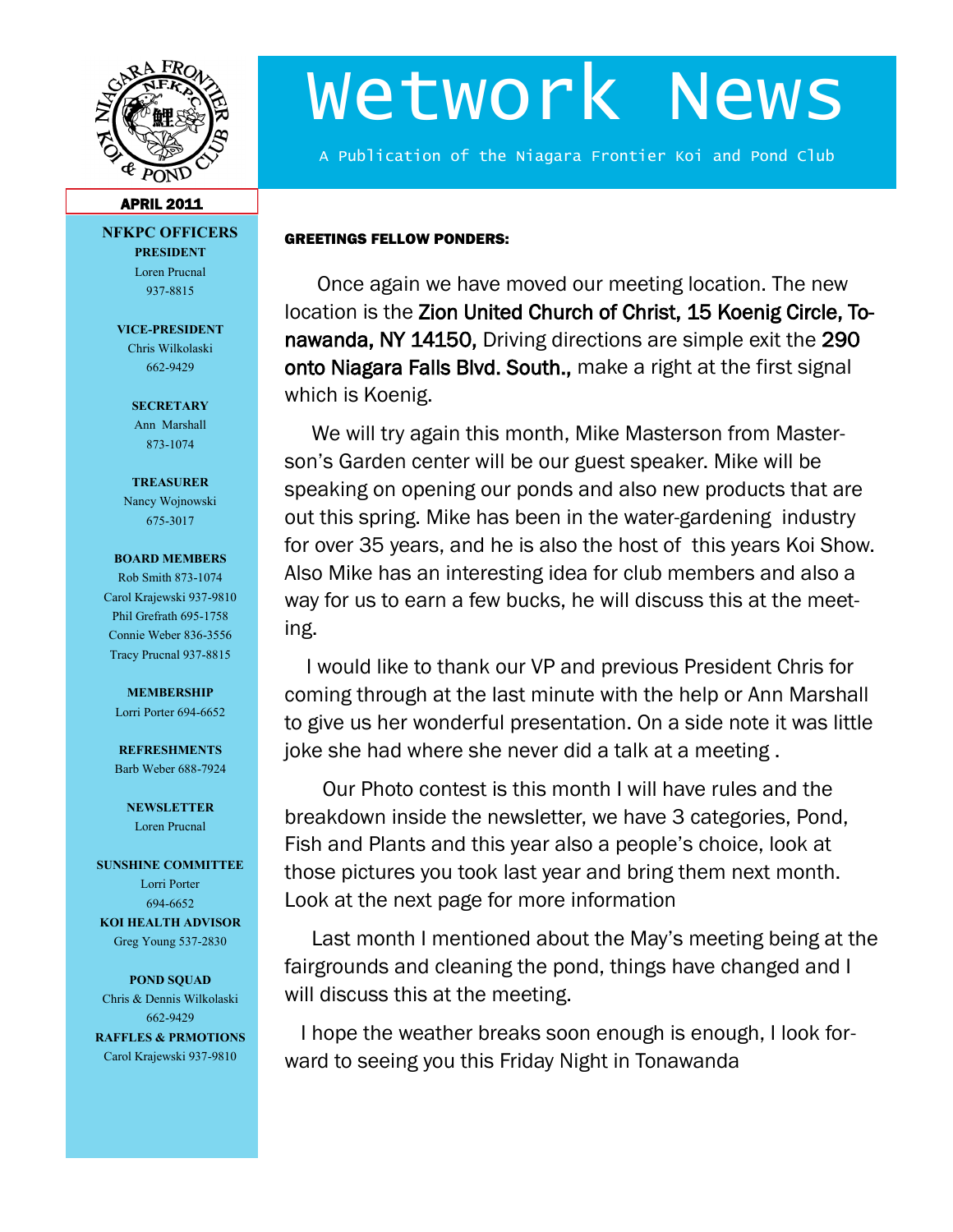#### PHOTO CONTEST 2011

This year we will have 3 categories that will be judged by Robert Smith , Mr. Smith was the Official photographer for the Buffalo Bills and also one of the chief photographers for the Buffalo News. Please submit 4 X 6 pictures with your name on the back.

### **The categories are Ponds, Fish & Plants , awards will be given for first, second , and third**

#### **We will also have a people's choice award this year**

#### **FREE KOI / POND PULL**

Over the last couple months I've made mention of certain banned plants, well at last month's meeting one of our members has a complete knowledge of the invasive species, banned lists etc.

Here is a couple of spots to look http://www.dec.ny.gov/animals/63402.html http://www.dec.ny.gov/animals/63408.html

**At the home of Phil Grefrath**

**404 Elmwood Ave., N. Tonawanda 14120 April 16th at 10 am RSVP to Phil at 695-1758**

**Phil has some 1 year old koi born in his pond last year, he is wishing to remove them and if you help him remove them you can have them, please remember if you wish to take some home please bring proper transportation vessels for them bags, totes etc. Those that do not take these fish, will just help Phil's rose bushes**

**The Cystic Fibrosis Great Strides Walk is May 21st, one of our members and this years Photo Contest Judge Robert Smith has a grandson Hunter with this Disease, each year they walk as a family for him, years back a member of our club Darryl Burkholder died of this disease, if you would like information or would like to support Hunters Helpers team, please contact Robert Smith at (716)667-2555 or 472- 8112, he will also have information at this months meeting**

#### **POND TOUR 2011**

**This years pond tour will be Buffalo & Northern suburbs on Saturday July 23rd**

**If you would like to be on this years tour or even host the picnic at the end please contact** 

**Ron & Sandy Baty at 837-7660**

**We will also have a sign up sheet at this Month's meeting**

**You have done a lot of hard work creating your backyard oasis, why not share it with others that have the same interest as you, please think about being on this years Pond Tour, we have a lot of great people in this group**



**PICTURE FROM 2007 POND TOUR**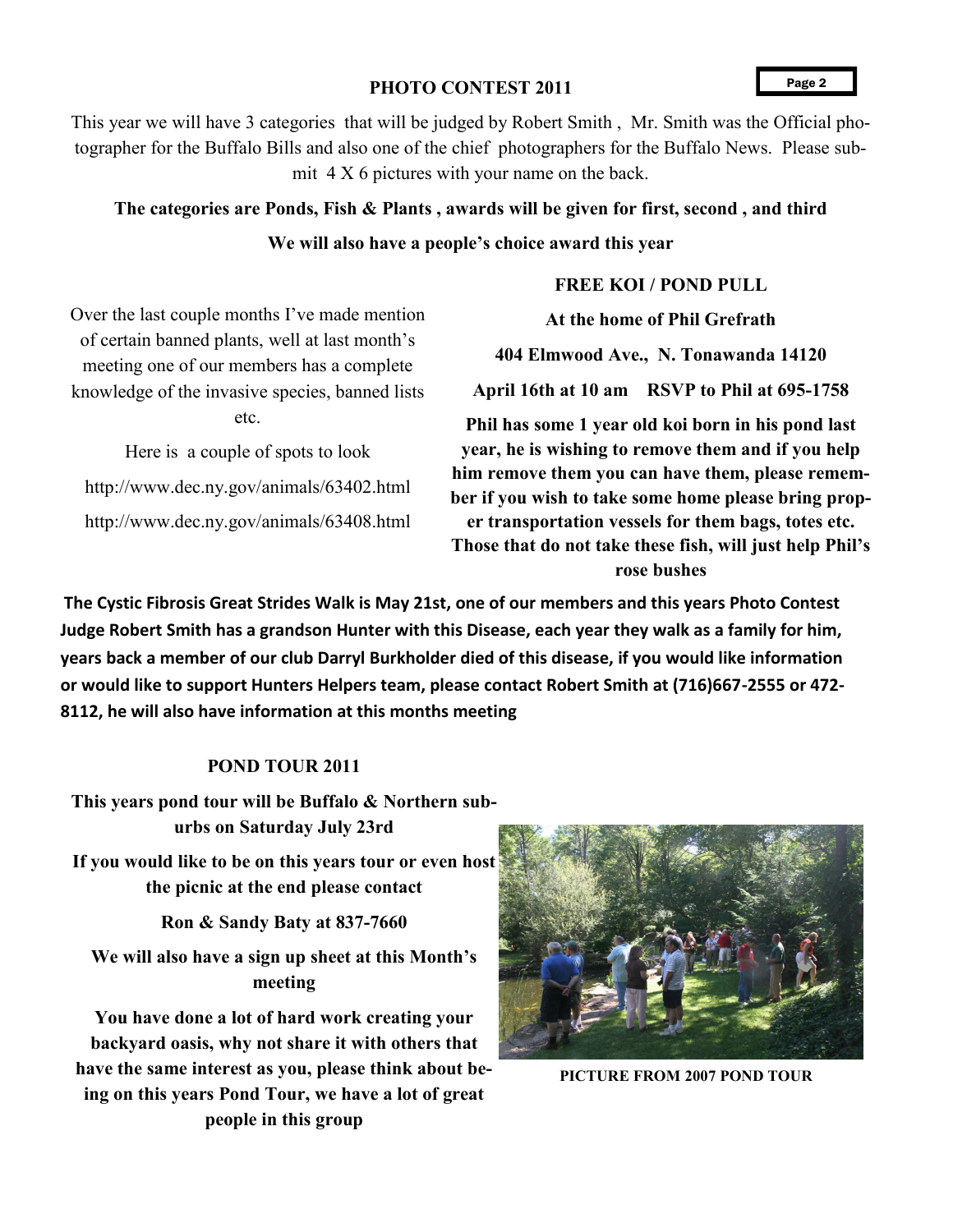#### **Sunshine**

#### Roy Seiders & Carol Wohler whom had surgery

#### Joe O'Connor whom is now combat medic

If you are aware of a member experiencing a " Life Event" in their family such as weddings, birth announcements, illness, surgery or death, please contact Lorri Porter at 694-6652

#### NOTICE:

IF YOU WOULD LIKE TO PLACE AN AD PLEASE CONTACT

NANCY WOJNOWSKI 675-3017

#### **WATER HYACINTH SALE**

The Club will be selling Water Hyacinth's at this month's meeting for the pickup at the May meeting, prices are as follows: **\$3.00 each, 4 for \$10.00, 10 for \$22.50**

WE need to sell at least 100, I need a count by April 20th

Please see Tracy Prucnal, if you wish to purchase

BUYING A NEW ITEM FOR YOUR POND SOON?

PLEASE CONSIDER ONE OF OUR LOCAL DEALERS FOR YOUR NEXT PURCHASE, PLEASE HELP THOSE THAT HELP US.



11500 Broadway · Alden, New York 14004 Phone: (716) 937-7742 Fax: (716) 937-7748 Visit Us At: www.ulbrichs.com

#### **Next Board of Directors Meeting—Wednesday April 20th at 7:30 PM**

**At the home of Chris & Dennis Wilkolaski's**

**6147 Webster Rd. Orchard Park, 14127**

**All members are welcome to attend**

**RSVP to Chris or Dennis at 662-9429**

## Refreshments for 2011

If you would like to bring refreshments to a meeting, you will be reimbursed for expenses for up to \$45.00 (receipts must be turned into Nancy)

General info:

8-9 bottles of pop, some diet

Any refreshments or snacks of your choice: Cheese & Crackers, veggies, fruit, chips, dip, pepperoni, salad, jello, cookies, cake, brownies, etc.

We do not have use of any kitchen supplies, so you may need to bring serving utensils, trays, bowls, baskets, knives, or whatever is needed to serve your type of refreshments

The club will provide:

Coffee, hot cups, creamer, sugar, small plates, paper cups, plastic silverware, napkins

If you have any questions or would like to volunteer:

please contact Barbara Weber 688-7924

MAR. Angie & Jerry Cyrek APR. Ed Medway, Rick Dyet MAY Ann Marshall & Rob Smith JUNE Nancy Wojnowski JULY Bev. Jarmuz AUG**. OPEN** SEPT. Mary O'Connor OCT. Carol Filipski, Elaine Sitarek Annette short NOV. Tracy Prucnal, Sandy Crawford

**We are still looking for August, please help us out**